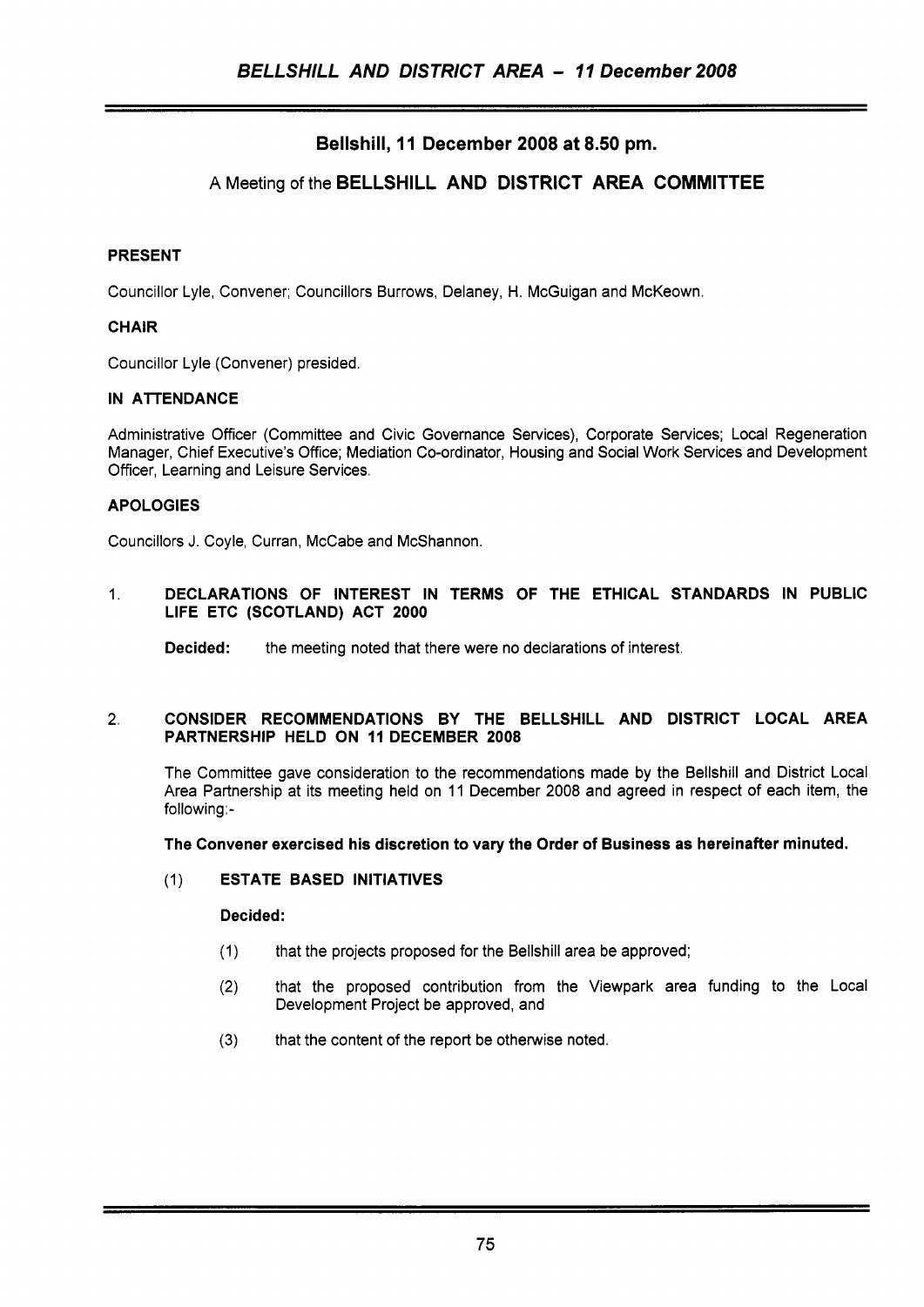### (2) BURNHEAD SPORTS PITCH

Decided: that the report be noted.

#### **(3)** LETTING CHARGES AND ACCESS TO NEW SCHOOL PREMISES

Decided: that the report be noted.

### (4) BUDGET CONSULTATION - SETTING OFTHE COUNCIL TAX AND GENERAL REVENUE BUDGET FOR 200912010

Decided: that the presentation by the Executive Director of Finance and Customer Services be noted.

#### **(5)** OVERVIEW OF NORTH LANARKSHIRE INTEGRATED ADDICTION SERVICE

Decided: that the presentation details be noted.

# (6) BELLSHILL AND DISTRICT LOCAL AREA PARTNERSHIP/AREA COMMITTEE -**MINUTES**

Decided: that the terms of the Minutes be noted.

#### (7) COMMUNITY COUNCIL MINUTES - BELLSHILL COMMUNITY COUNCIL

Decided: that the terms of the Minutes be noted.

#### **(8)** BELLSHILL AND DISTRICT COMMUNITY FORUM - UPDATE

**Decided:** that the contents of the report be noted.

# **(9)** NHS LANARKSHIRE - NORTH COMMUNITY HEALTH PARTNERSHIP - BELLSHILL **LOCALITY**

Decided: that the position be noted.

### (10) JOINT COMMUNITY SAFETY REPORT

Decided: that the contents of the report be noted.